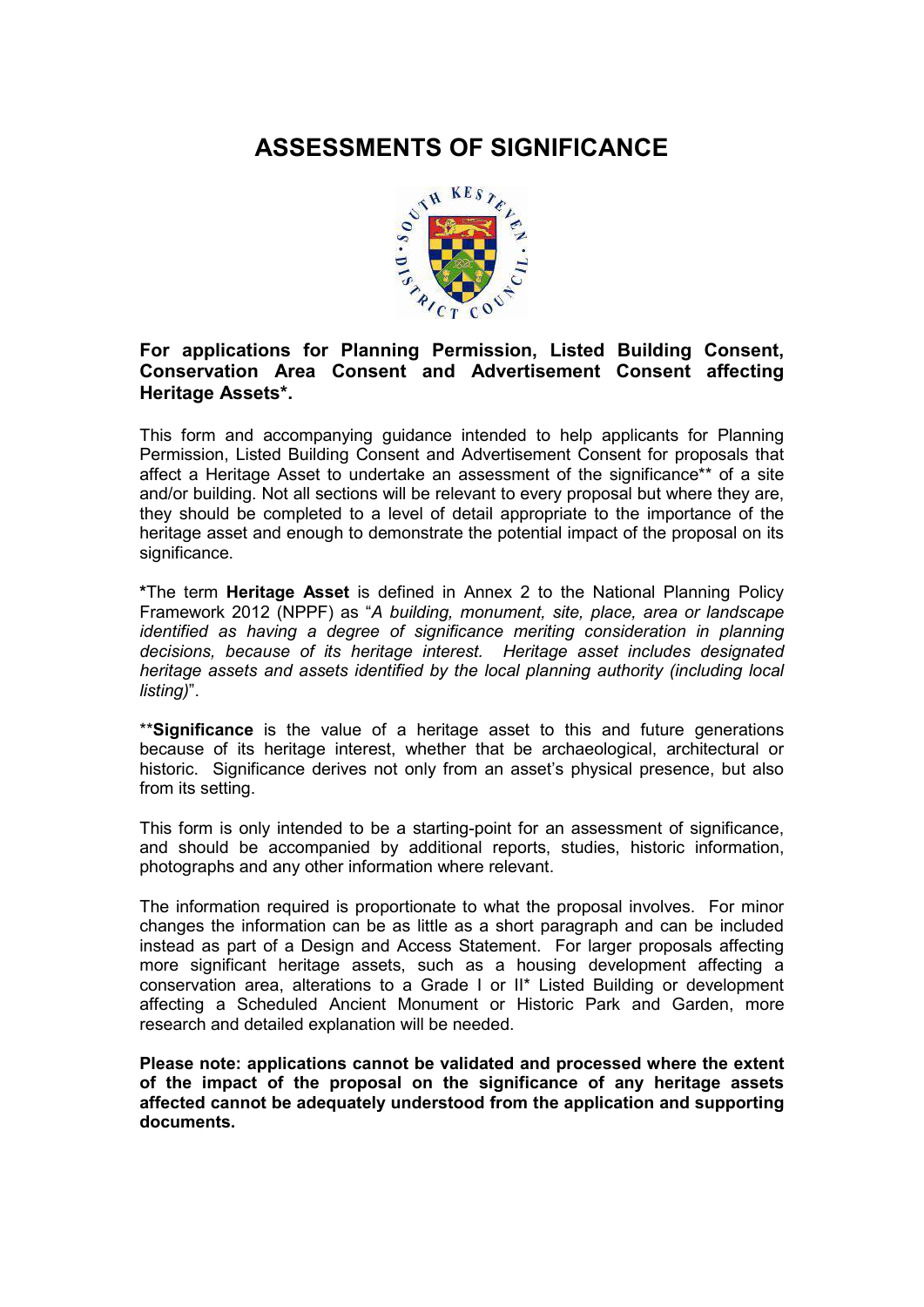# **Site Description**

Identify the Listed Building, Conservation Area, Scheduled Ancient Monument etc. that will be affected by the proposal and describe in detail that part affected by the proposal. Photographs/maps/plans can be helpful for illustration purposes. An Ordnance Survey based site plan is a statutory requirement for all applications.

# **Historic Significance**

Explain the historic significance of the site/building/structure/place and its setting, i.e. its age and history, its development over time, the strength of its tie to a particular architectural/historic period, its layout, internal features of special interest, links to history such as an important architect or landscape designer or owner, or more local associations, where relevant. Photographs/maps/plans can be used to illustrate.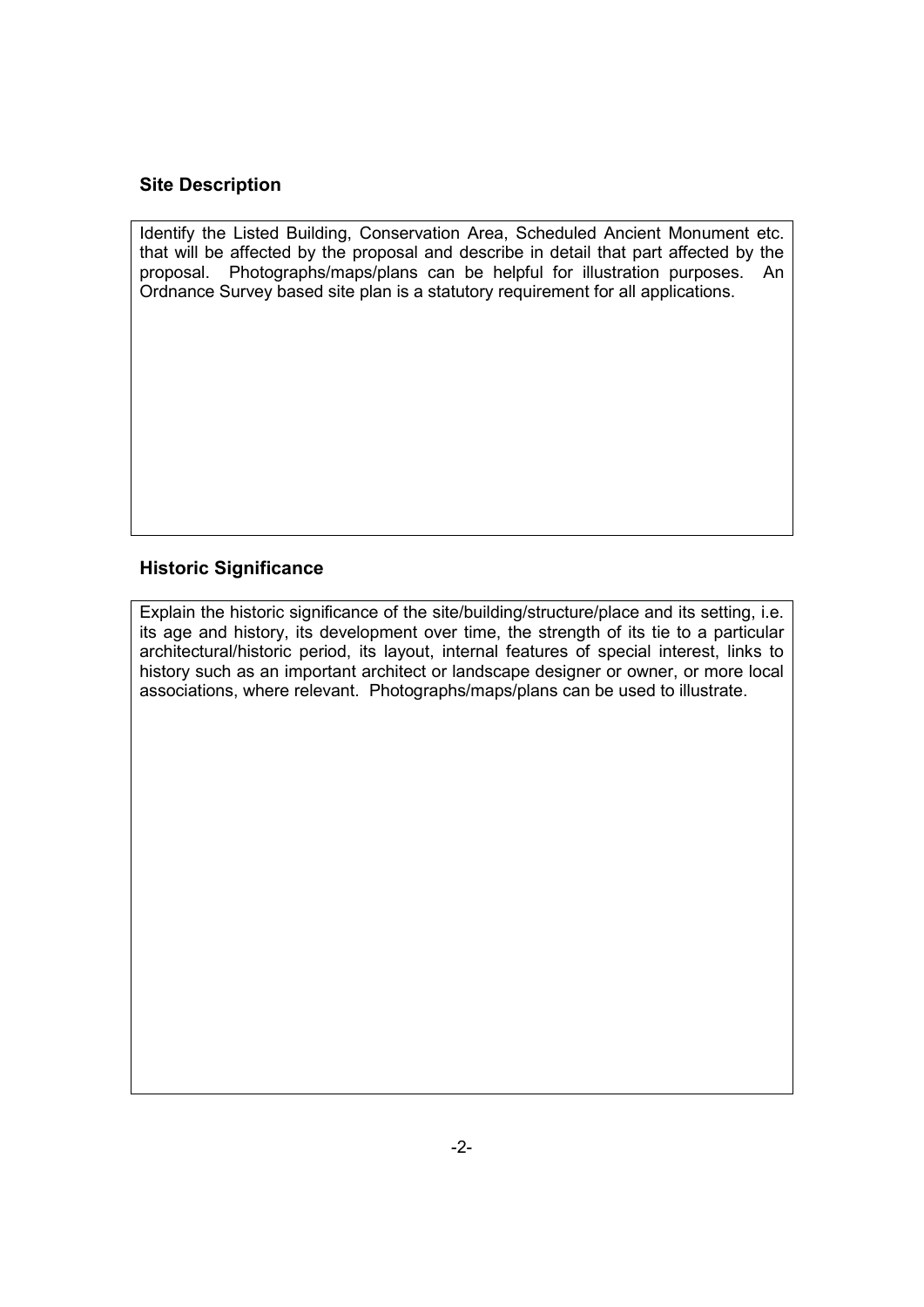# **Architectural and Artistic Significance**

Explain the design and general aesthetics of the site/building/structure/place, e.g. its architectural/design period, its elevations, roofscape, phases of development, value of fabric, materials, special features of interest, (eg. chimneys, staircase, fireplaces, garden buildings), legibility of form, design and detailing, its importance in its village, town or landscape context, including its setting, long views and legibility of the site, where relevant. Photographs/plans/maps can be used to illustrate.

# **Archaeological Significance**

Explain the evolution of the site, phases of development over different periods, important features, evidence in building fabric or landscape features and potential for below ground remains. Photographs/plans can be used to illustrate.